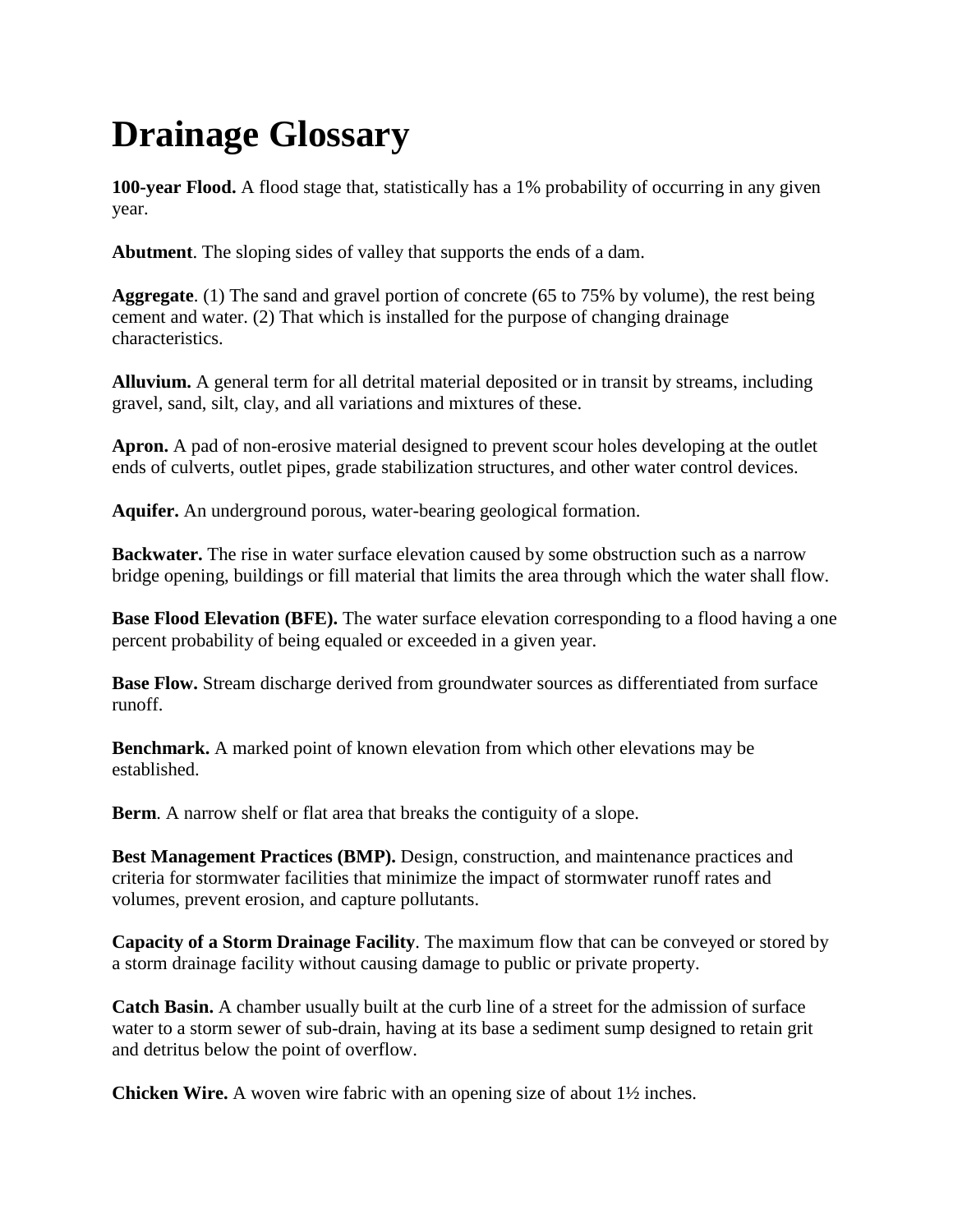**Chute or Rock Chute.** A high velocity, open channel (lined with rip-rap) for conveying water down a steep slope without erosion.

**Combined Sewer**. A sewerage system that carries both sanitary sewage and stormwater runoff.

**Contour.** An imaginary line on the surface of the earth connecting points of the same elevation.

**Contour Line.** Line on a map which represents a contour or points of equal elevation.

**County Surveyor.** A constitutional officer of the county, elected to a 4-year term from the county at large. Primary duties of the surveyor includes maintaining annexation descriptions, legal survey book, and section corner record book. The surveyor is also an ex-officio member of the County Drainage Board and the technical authority on the construction, reconstruction, and maintenance of all regulated drains or proposed regulated drains in the county. Other major responsibilities of the surveyor includes administering filter strip programs, membership in the County Plan Commission, and certification to the Indiana Alcoholic Beverage Commission.

**Cross-Section.** A graph or plot of ground elevation across a stream valley or a portion of it, usually along a line perpendicular to the stream or direction of flow.

**Culvert.** A closed conduit used for the conveyance of surface drainage water under a roadway, railroad, canal, or other impediment.

**Cut-and-Fill.** The process of earth grading by excavating part of a higher area and using the excavated material for fill to raise the surface of an adjacent lower area.

**Design Life.** The period of time for which a facility is expected to perform its intended function.

**Design Standards.** Detailed engineering drawings and/or specifications promulgated by public or private organizations that leave little choice to design engineers and technicians (e.g. manhole, catch-basin, and inlet standards).

**Design Storm.** An selected storm event, described in terms of the probability of occurring once within a given number of years, for which drainage or flood control improvements are designed and built.

**Detention.** Managing stormwater runoff by temporary holding and controlled release.

**Dike.** An embankment to confine or control water. Often built along the banks of a river to prevent overflow of lowlands: a levee.

**Discharge.** Usually the rate of water flow. A volume of fluid passing a point per unit time commonly expressed as cubic feet per second, cubic meters per second, gallons per minute, or millions of gallons per day.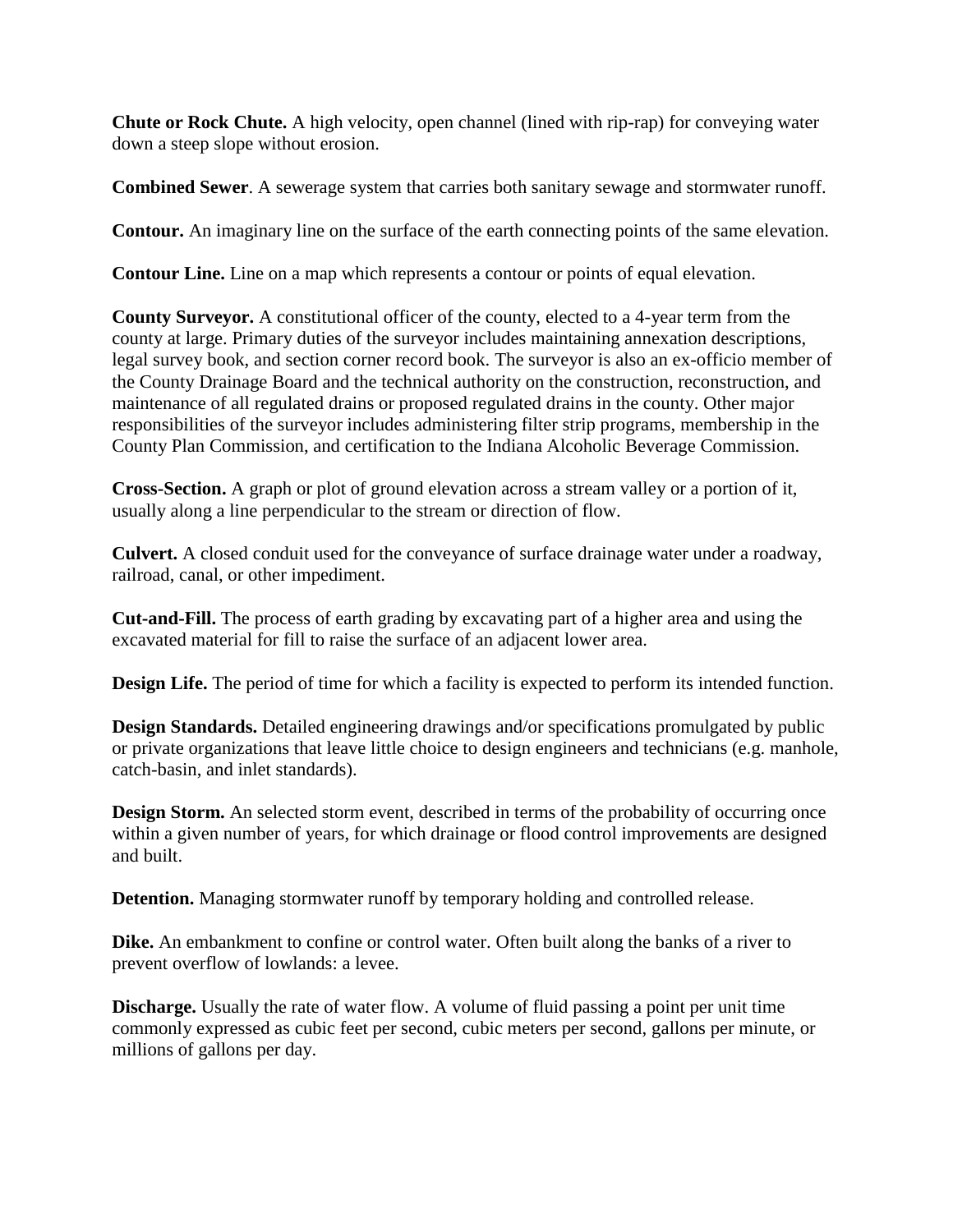**Ditch.** A man-made, open drainage-way in or into which excess surface water or groundwater drained from land, stormwater runoff, or floodwaters flow either continuously or intermittentlyDrain. A buried slotted or perforated pipe or other conduit (subsurface drain) or a ditch (open drain) for carrying off surplus groundwater or surface water.

**Drainage.** The removal of excess surface water or groundwater from land by means of ditches, or subsurface drains.Drainage Area. The area draining into a stream at a given point. It may be of different sizes for surface runoff, subsurface flow and base flow, but generally the surface runoff area is considered as the drainage area.

**Drainage Board.** A board consisting of three to five persons including the county executive (commissioners) or members appointed by the executive body (at least one of the Board members must be a county executive). The County Surveyor serves on the Board as an exofficio, non-voting member. The Board is responsible for adopting drain classifications and a long-range plan, and for making decisions regarding the design, construction, reconstruction, and/or maintenance of regulated drains in the county.

**Drainage Improvement.** An activity within or adjacent to a natural stream or a man-made drain primarily intended to improve the flow capacity, drainage, erosion and sedimentation control, or stability of the drainage-way.

**Drainage Shed.** See Drainage Area.

**Drainage-way.** A natural or artificial stream, closed conduit, or depression that carries surface water. This term is usually applied to all types of drains and watercourses, whether man-made or natural.

**Dredging.** A method for deepening streams, lakes, or reservoirs by scraping and removing solids from the bottom.

**Erosion.** The wearing away of the land surface by water, wind, ice, gravity, or other geological agents.

**Excess Rainfall.** The amount of rainfall that runs directly off an area.

**Farm or Field Tile.** A small diameter clay pipe installed in an agricultural area to allow drainage or farmland.

**Filter Strip.** Usually a long, relatively narrow area (usually 20-75 feet wide) of undisturbed or planted vegetation used to retard or collect sediment for the protection of watercourses, reservoirs, or adjacent properties.

**Flap-gate.** A device that allows liquids to flow in only one direction in a pipe. Backflow preventers are used on outlet pipes to prevent a reverse flow during flooding situations.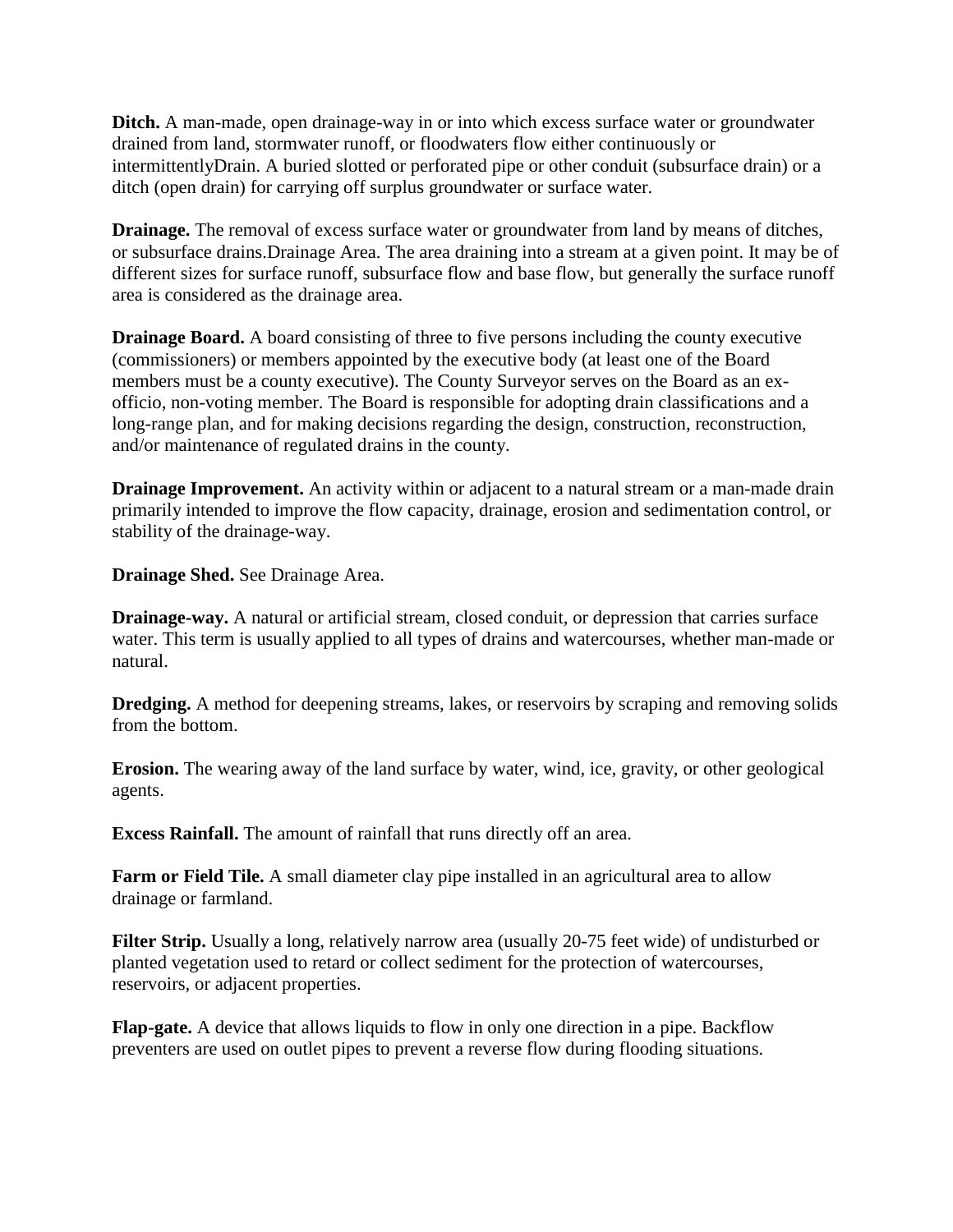**Floodplain.** Land immediately adjoining a stream which is inundated when the discharge exceeds the conveyance of the normal channel. The channel proper and the areas adjoining the channel which have been or hereafter may be covered by the regulatory or 100-year flood. Any normally dry land area that is susceptible to being inundated by water from any natural source. The floodplain includes both the floodway and the floodway fringe districts.

**Floodway.** The channel of a river or stream and those portions of the flood plains adjoining the channel which are reasonably required to efficiently carry and discharge the peak flow of the regulatory flood of any river or stream.

**Flume.** A constructed channel lined with erosion-resistant materials used to convey water on the steep grades without erosion.

**Foundation Drain.** A pipe or series of pipes that collects groundwater from the foundation or footing of structures to improve stability.

**Gabion.** A wire mesh cage, usually rectangular, filled with rock and used to protect channel banks and other sloping areas form erosion.

**Gradation.** The distribution of the various sized particles that constitute a sediment, soil, or other material, such as rip-rap.

**Grade.** (1) The slope of a road, a channel, or natural ground. (2) The finished surface of a canal bed, roadbed, top of embankment, or bottom of excavation; any surface prepared to a design elevation for the support of construction, such as paving or the laying of a conduit. (3) to finish the surface of a canal bed, roadbed, top of embankment, or bottom of excavation, or other land area to a smooth, even condition.

Gradient. (1) A change of elevation, velocity, pressure, or other characteristics per unit length. (2) Slope.

**Headwater.** (1) The source of a stream. (2) The water upstream from a structure or point on a stream.

**Hydrograph.** A graph showing for a given point on a stream the discharge, stage (depth), velocity, or other property of water with respect to time.

**Impervious.** Not allowing infiltration.

**Infiltration.** Passage or movement of water into the soil.

**Intermittent Stream.** A stream that ceases to flow in very dry periods.

**Invert.** The inside bottom of a culvert or other conduit.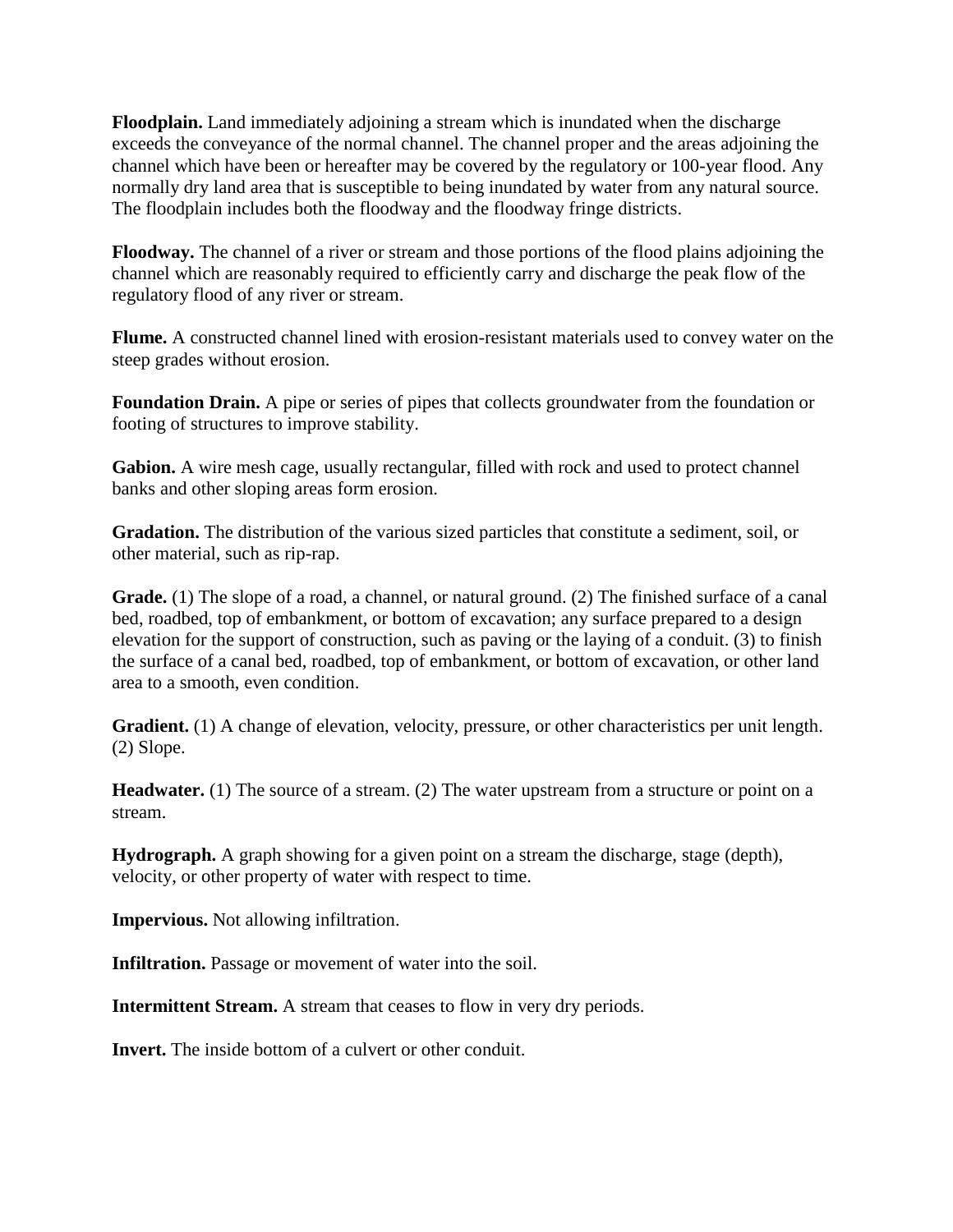**Land Surveyor.** A person licensed under the laws of the State of Indiana to practice land surveying.

**Land Use Controls.** Methods of regulating the uses to which a given land area may be put, including such things as zoning, subdivision regulation, and floodplain regulation.

**Non-point Source Pollution.** Pollution that enters a water body from diffuse origins on the watershed and does not result from discernable, confined, or discrete conveyances.

**Open Drain.** A natural watercourse or constructed open channel that conveys drainage water.

**Out-fall.** The point, location, or structure where wastewater or drainage discharges from a pipe or open drain to a receiving body of water.

**Outlet.** The point of water disposal from a stream, river, lake, tidewater, or artificial drain.

**Outlet Channel.** A waterway constructed or altered primarily to carry water from man-made structures, such as smaller channels, tile lines, and diversions.

**Peak Discharge.** The maximum instantaneous flow from a given storm condition at a specific location.

**Percolation.** The movement of water through soil.

**Percolation Rate.** The rate, usually expressed as inches per hour or inches per day, at which water moves through soil.

**Perennial Stream.** A stream that maintains water in its channel throughout the year.

**pH.** A numerical measure of hydrogen ion activity, the neutral point being 7.0. All pH values below 7.0 are acid, and all above 7.0 are alkaline.

**Point Source Pollution**. Any discernable, confined, and discrete conveyance including but not limited to any pipe, ditch, channel, tunnel, conduit, well, discrete fissure, container, rolling stock, concentrated animal feeding operation, or vessel or other floating craft, from which pollutants are or may be discharged.

**Private Drain.** A drain that: (1) Is located on land owned by one person or by two or more persons jointly; and (2) Was not established under or made subject to any drainage statute.

**Professional Engineer**. A person licensed under the laws of the State of Indiana to practice professional engineering.

**PVC Pipe**. Polyvinyl Chloride Pipe.

**Receiving Stream.** The body of water into which runoff or effluent is discharged.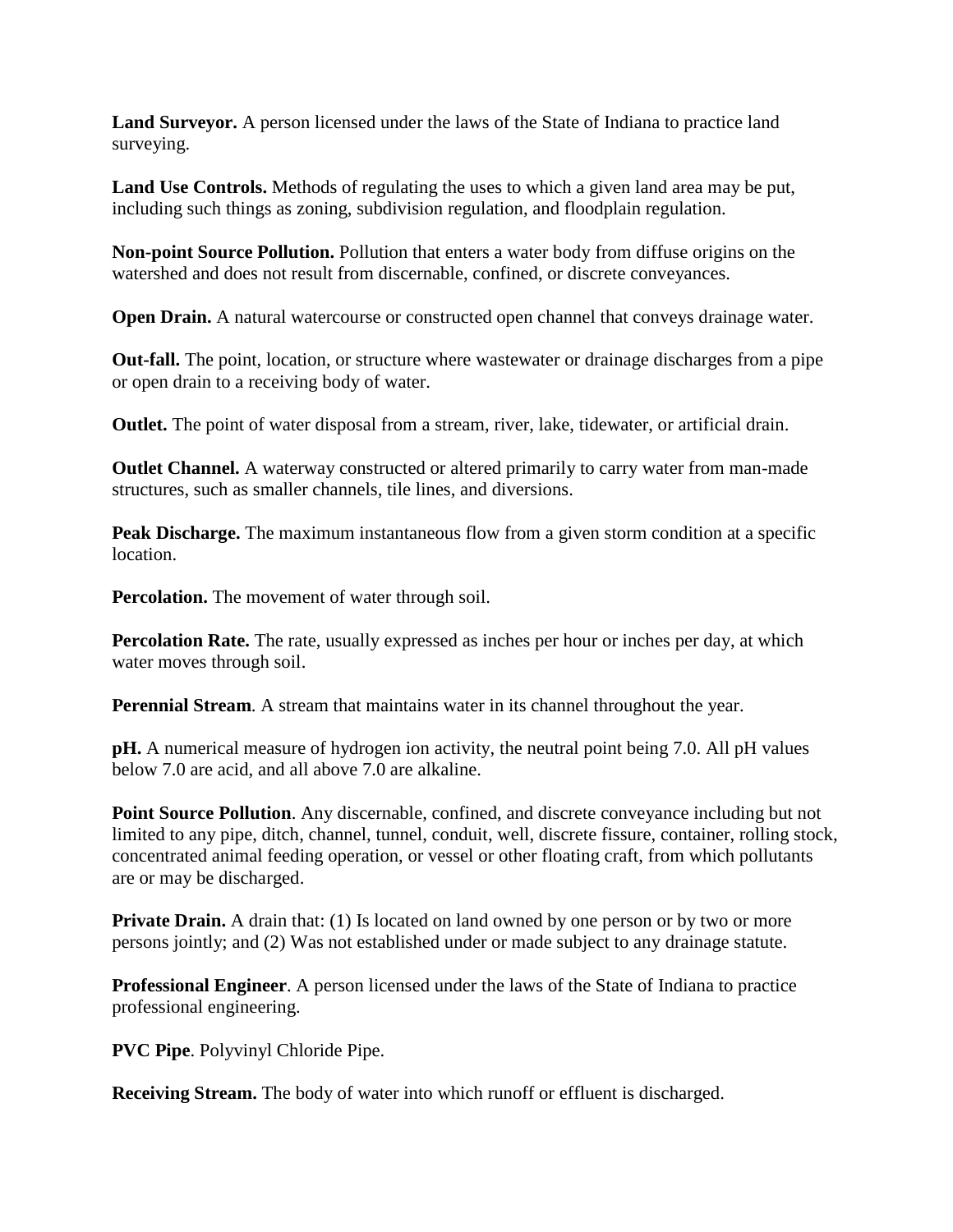**Regulated Drain**. A drain, either open channel or closed tile/sewer, subject to the provisions of the Indiana Drainage code, I.C.-36-9-27.

**Reservoir**. A natural or artificially created pond, lake or other space used for storage, regulation or control of water. May be permanent or temporary.

**Retention.** The storage of stormwater to prevent it from leaving the development site. May be permanent or temporary.

**Retention Facility**. A facility designed to completely retain a specified amount of stormwater runoff without release except by means of evaporation, infiltration or pumping.

**Rill.** A small intermittent watercourse with steep sides, usually only a few inches deep.

**Riparian.** Of, on, or pertaining to the banks of a stream, river, or pond.

**Riparian Rights.** A principle of common law requiring that any user of waters adjoining or flowing through his lands must use and protect them in a manner that will enable his neighbor to utilize the same waters undiminished in quantity and undefiled in quality.

**Riprap.** Broken rock, cobble, or boulders placed on earth surfaces, such as the face of a dam or the bank of a stream, for protection against the action of water (waves).

**Riser.** The inlet portions of a drop inlet spillway that extend vertically from the pipe conduit barrel to the water surface.Runoff. That portion of precipitation that flows from a drainage area on the land surface, in open channels, or stormwater conveyance systems.

**Saturation.** In soils, the point at which a soil or aquifer will no longer absorb any amount of water without losing an equal amount.

**Sediment**. Solid material (both mineral and organic) that is in suspension, is being transported, or has been moved from its site of origin by air, water, gravity, or ice and has come to rest on the earth's surface.

**Sedimentation.** The process that deposits soils, debris and other materials either on the ground surfaces or in bodies of water or watercourses.Silt. (1) Soil fraction consisting of particles between 0.002 an 0.05 mm in diameter. (2) A soil textural class indicating more than 80% silt.

**Silt Fence**. A fence constructed of wood or steel supports and either natural (e.g. burlap) or synthetic fabric stretched across area of non-concentrated flow during site development to trap and retain on-site sediment due to rainfall runoff.

**Stormwater Runoff.** The water derived from rains falling within a tributary basin, flowing over the surface of the ground or collected in channels or conduits.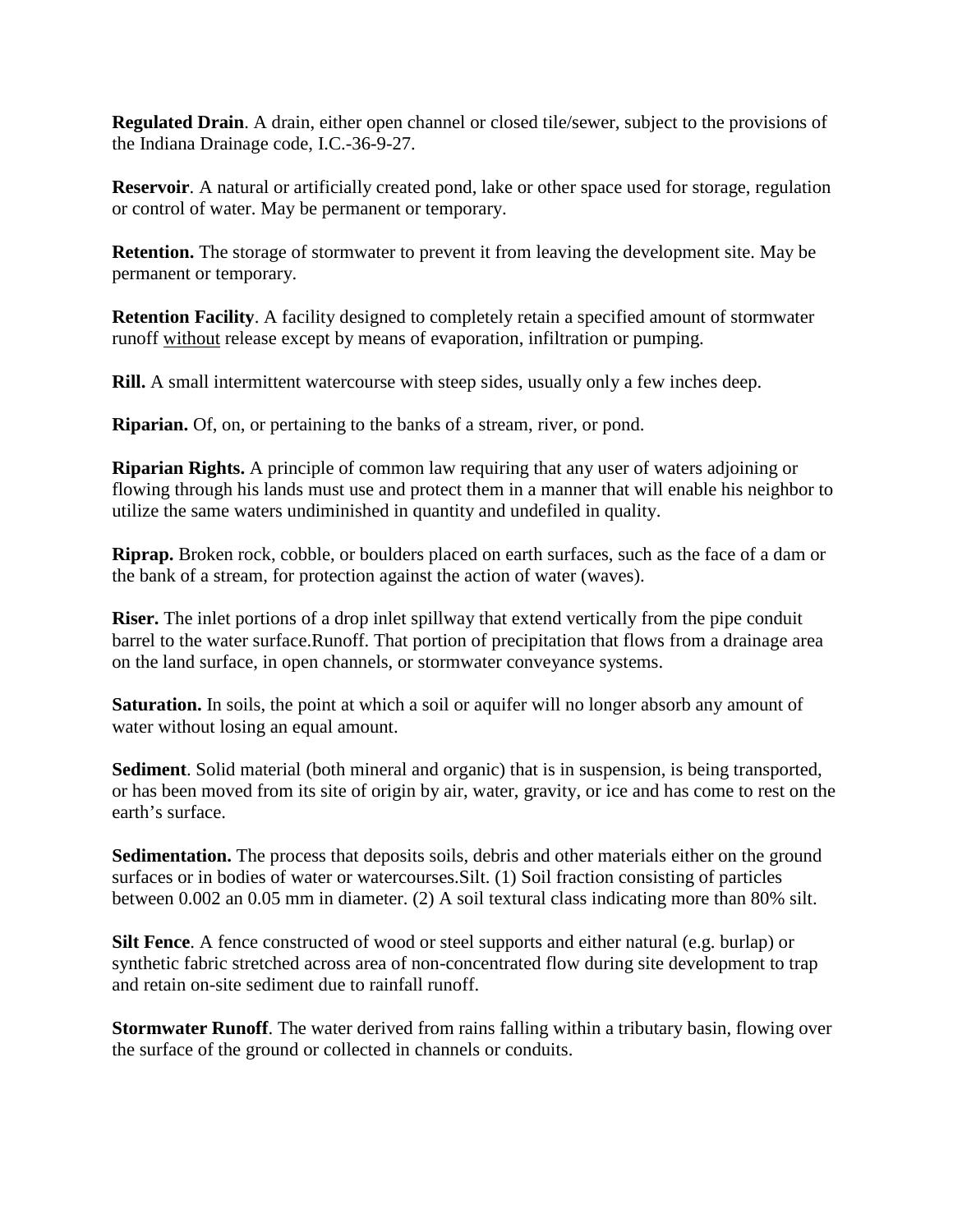**Storm Sewer.** A sewer that carries stormwater, surface drainage, street wash, and other wash waters but excludes sewage and industrial wastes. Also called storm drain.

**Subsurface Drain (SSD)**. A pervious backfield trench, usually containing stone and perforated pipe, for intercepting groundwater or seepage.

**Surface Runoff.** Precipitation that flows onto the surfaces of roofs, streets, the ground, etc., and is not absorbed or retained by that surface but collects and runs off.

**Swale.** An elongated depression in the land surface that is at least seasonally wet, is usually heavily vegetated, and is normally without flowing water. Swales conduct stormwater into primary drainage channels and may provide some groundwater recharge.

**Tailwater.** The water surface elevation at the downstream side of a hydraulic structure (i.e. culvert, bridge).

**Tile Drain.** Pipe made of perforated plastic, burned clay, concrete, or similar material, laid to a designed grade and depth, to collect and carry excess water from the soil.

**Tile Drainage.** Land drainage by means of a series of tile lines laid at a specified depth, grade, and spacing.

**Toe of Slope.** The base or bottom of a slope at the point where the ground surface abruptly changes to a significantly flatter grade.

**Top of Casting.** The elevation of the top of pipe.

**Topographic Map.** Graphical portrayal of the topographic featured of a land area, showing both the horizontal distances between the features and their elevations above a given datum.

**Topography.** The representation of a portion of the earth's surface showing natural and manmade features of a give locality such as rivers, streams, ditches, lakes, roads, buildings and most importantly, variations in ground elevations for the terrain of the area.

**Trash Rack**. A structural device used to prevent debris from entering a pipe spillway or other hydraulic structure.Underdrain. A small diameter perforated pipe that allows the bottom of a detention basin, channel or swale to drain.

**Water Table**. (1) The free surface of the groundwater. (2) That surface subject to atmospheric pressure under the ground, generally rising and falling with the season or from other conditions such as water withdrawal.

**Watershed.** The region drained by or contributing water to a specific point that could be along a stream, lake or other stormwater facilities. Watersheds are often broken down into sub-areas for the purpose of hydrologic modeling.